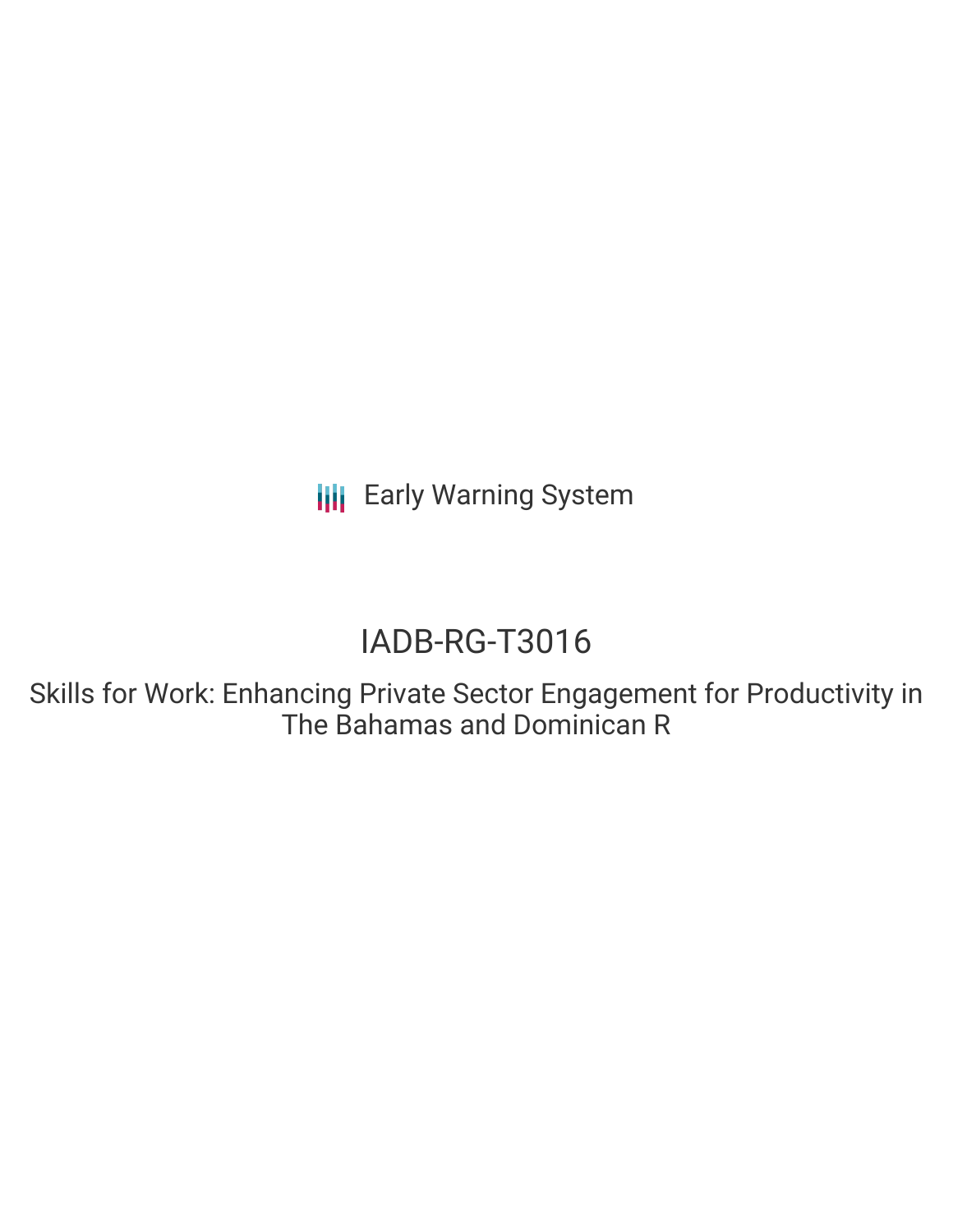



# Early Warning System

Skills for Work: Enhancing Private Sector Engagement for Productivity in The Bahamas and Dominican R

#### **Quick Facts**

| <b>Countries</b>               | Bahamas, Dominican Republic            |
|--------------------------------|----------------------------------------|
| <b>Financial Institutions</b>  | Inter-American Development Bank (IADB) |
| <b>Status</b>                  | Active                                 |
| <b>Bank Risk Rating</b>        | C                                      |
| <b>Voting Date</b>             | 2017-08-24                             |
| <b>Sectors</b>                 | Finance, Technical Cooperation         |
| <b>Investment Type(s)</b>      | Grant                                  |
| <b>Investment Amount (USD)</b> | $$0.20$ million                        |
| <b>Project Cost (USD)</b>      | $$0.20$ million                        |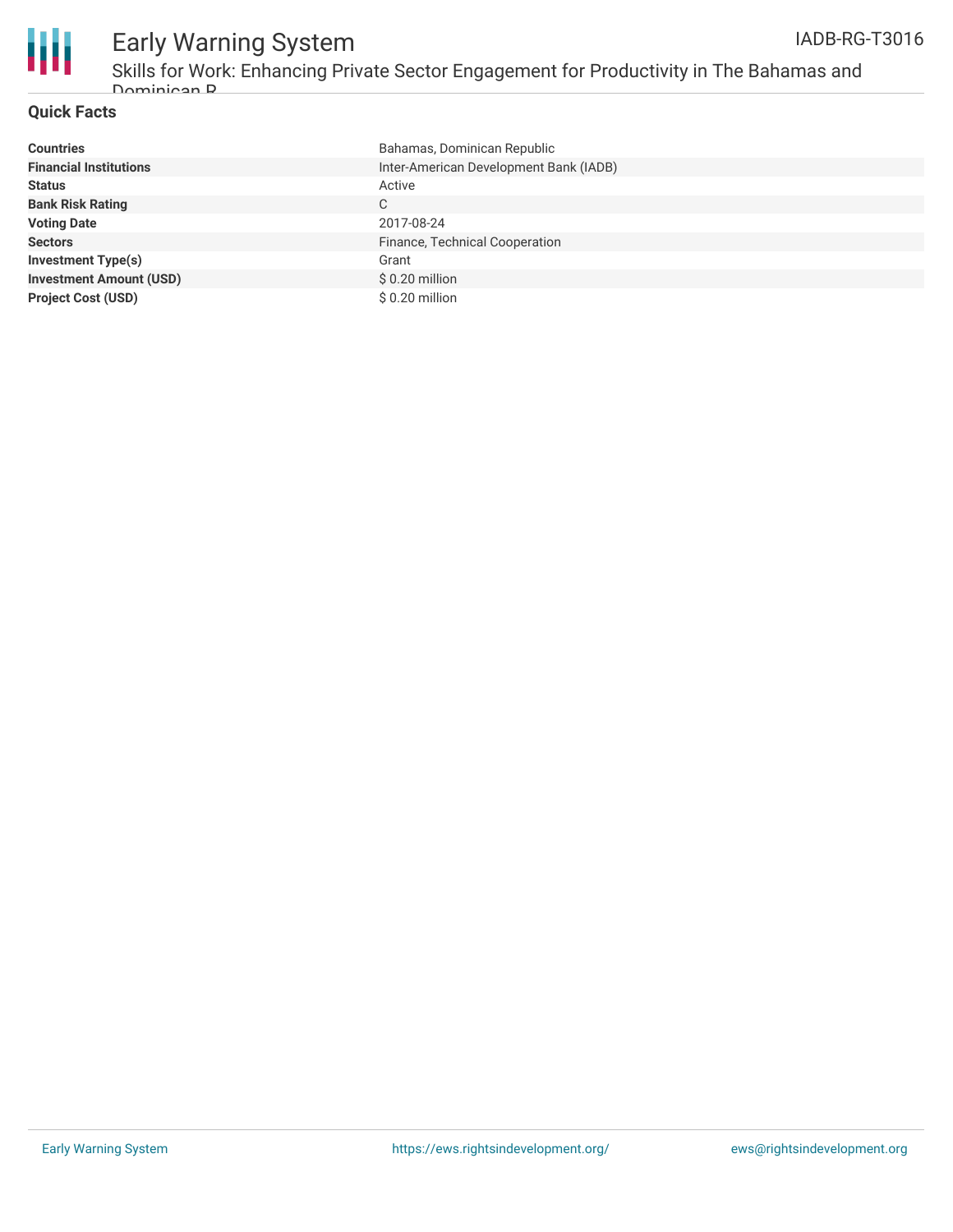

#### **Project Description**

#### IDB: SOCIAL INVESTMENT-LABOR POLICY

"The main objective of the TC is to continue the support of the Bank in this area, this time expanding the scope of this work to the Dominican Republic and focusing on the implementation of actions already identified in the roadmap and action plan that has been developed for The Bahamas. Specifically, this TC will consist of two main components: (i) the creation of a roadmap and action plan for the skills development system of the Dominican Republic and in-country workshops with high-level stakeholders to validate their feasibility; and (ii) implementation of pilot projects to materialize agreed-upon elements contained in the roadmap and action plan for The Bahamas, focusing on the process of private sector engagement."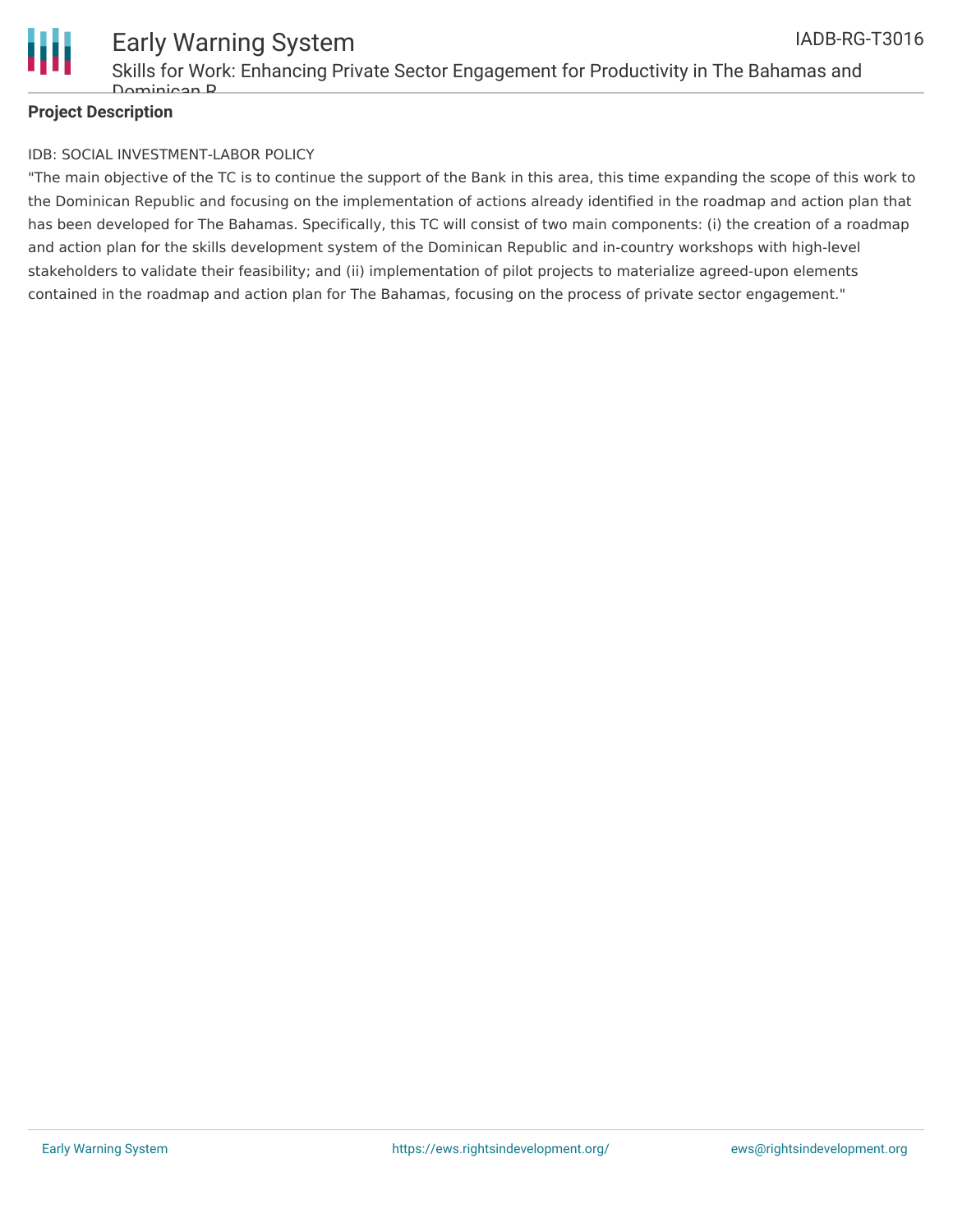



### Early Warning System

Skills for Work: Enhancing Private Sector Engagement for Productivity in The Bahamas and Dominican R

#### **Investment Description**

• Inter-American Development Bank (IADB)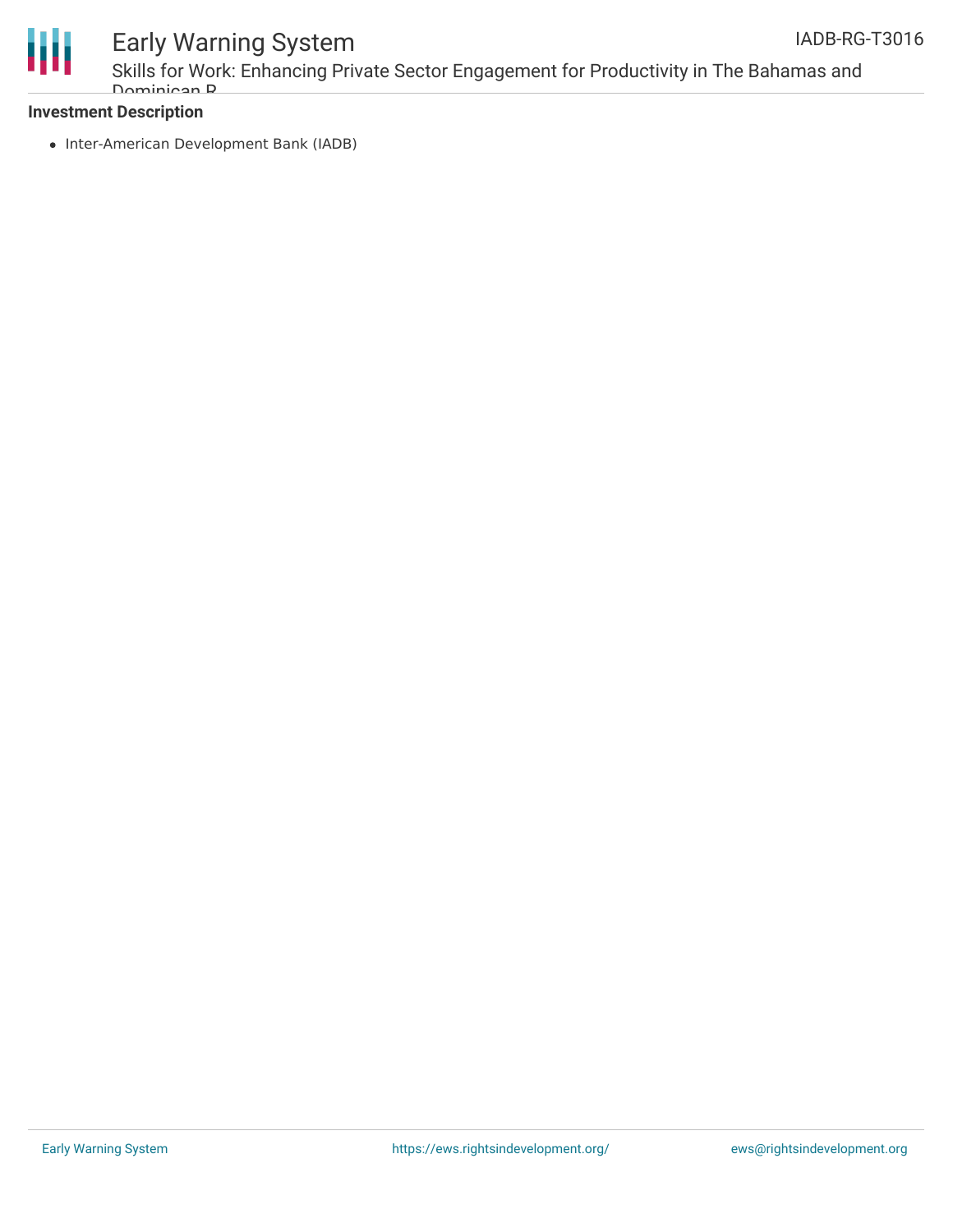

#### **Contact Information**

ACCOUNTABILITY MECHANISM OF IADB

The Independent Consultation and Investigation Mechanism (MICI) is the independent complaint mechanism and fact-finding body for people who have been or are likely to be adversely affected by an Inter-American Development Bank (IDB) or Inter-American Investment Corporation (IIC)-funded project. If you submit a complaint to MICI, they may assist you in addressing the problems you raised through a dispute-resolution process with those implementing the project and/or through an investigation to assess whether the IDB or IIC is following its own policies for preventing or mitigating harm to people or the environment. You can submit a complaint by sending an email to MICI@iadb.org. You can learn more about the MICI and how to file a complaint at http://www.iadb.org/en/mici/mici,1752.html (in English) or http://www.iadb.org/es/mici/mici,1752.html (Spanish).